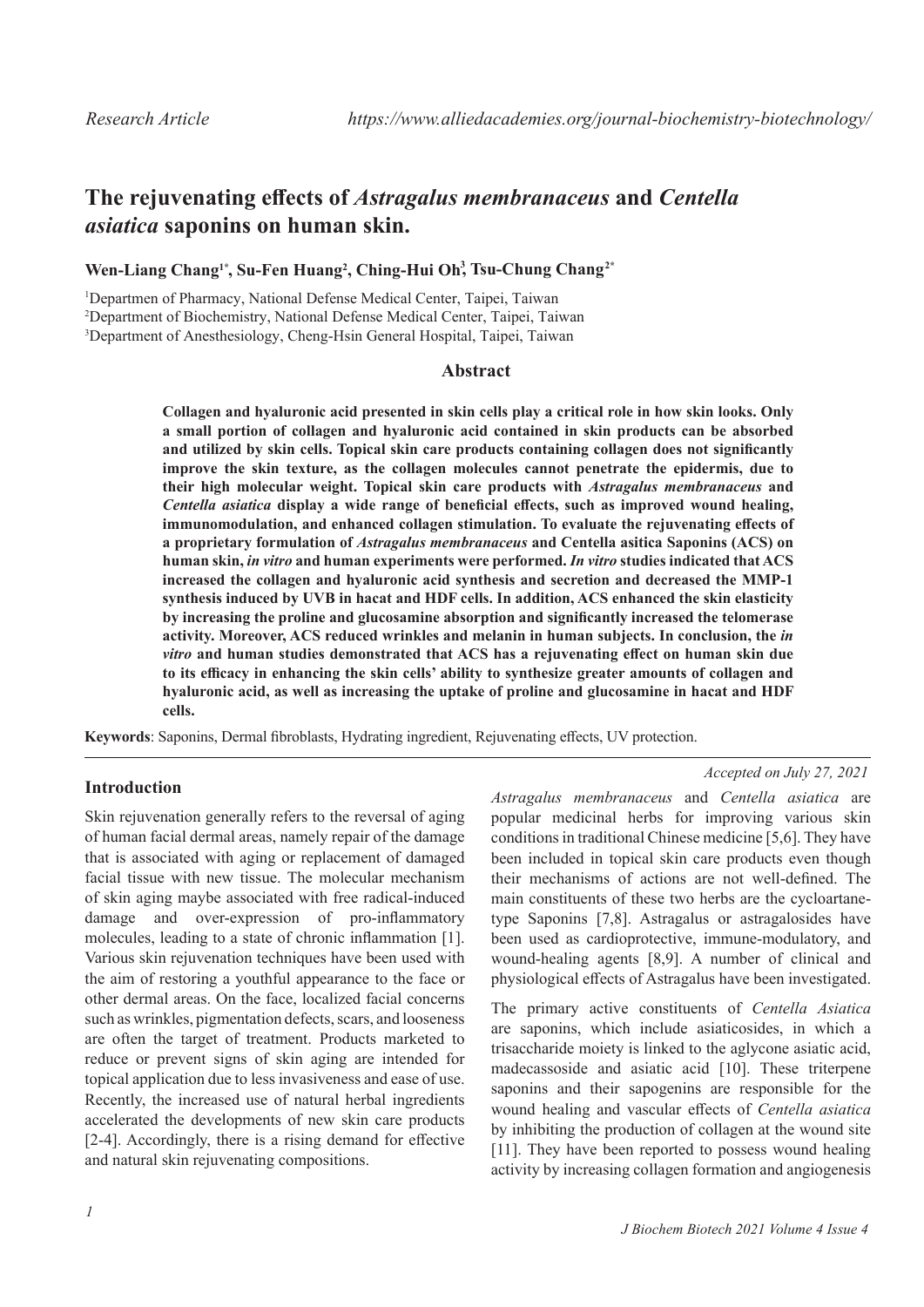*Citation: Chang WL, Huang SF,Chang TC, et al. The rejuvenating effects of Astragalus membranaceus and Centella asiatica saponins on human skin. 2021; 4(4): 1-6.*

[12]. Apart from showing their ability to increase collagen synthesis in different cell types, the asiaticosides were shown to increase the tensile strength of the newly formed *Astragalus membranaceus* and *Centella Asiatica* are generally considered as safe. Given the potential beneficial activity of *Astragalus membranaceus* and *Centella Asiatica* for skin health, the rejuvenating effects of a specific formulation (ACS) consisting of the enriched fractions of *Astragalus membranaceus* and *Centella Asiatica* was investigated. A series of *in vitro* studies were performed using spontaneously transformed human keratinocyte (HaCaT) and Human Dermal Fibroblasts (HDF) from healthy human subjects. The knowledge gained from these studies will provide valuable information for the development of natural and effective topical rejuvenating agents. skin, furthering the healing of wounds [13]. Overall,

# **Materials and Methods**

ACS is a mixture of dried extracts of *Astragalus membranaceus* and *Centella Asiatica* roots; its production is compliant with current Good Manufacturing Practice. The final blend is Off-white to beige powder and is standardized to contain  $\geq 0.25\%$  of total saponins. The ACS used in the studies was provided by NuLiv Science USA, Inc. (Brea, CA, USA). The cream that contains 5% of ACS formulation was used in this study.

## *HaCaT and HDF cell culture*

Spontaneously transformed human keratinocyte HaCaT cell line was obtained from American Type Culture Collection. HaCaT cells were maintained in Dulbecco's Modified Eagle's Medium (DMEM) containing 4.5 g/L glucose, 0.584 g/L glutamine, 10% fetal bovine serum, 3.7% sodium bicarbonate, 100 IU/mL penicillin, 100 g/mL streptomycin, and 1% nonessential amino acids. Primary HDF were cultured in medium 106 (Cascade Biologics, Portland, USA). The medium 106 was supplemented with 10% fetal bovine serum, 100 IU/mL penicillin, 100 g/mL streptomycin. The cells from passages 4 to 10 were used for this study. Both cells grew at 37ºC in a humidified incubator under 5% CO2 and 95% air in culture, and culture medium was replaced every other day. After confluence, the cells were sub-cultured following trypsinization.

# *Endogenesis collagen studies*

**Collagen I and MMPs secretion assay**: The cells were plated on 6 cm dishes at a density of  $0.3 \times 106$  cells/ dish for 24 h prior to any treatment. The cells were then treated with ACS at indicated dosages for another 48 h. The conditioned culture mediums were then centrifuged, 2-fold concentrated and collected for assay of collagen I and MMPs secreted into the culture medium [14]. Western blot analysis was carried out on both the cultured medium and the cell lysates as follows: The cells were washed and lysed in lysis buffer. Protein concentration of the samples was measured using the Bicin-Choninic Acid (BCA) protein assay kit according to the manufacturer's protocol (Pierce, Rockford, IL, USA). Protein samples of concentrated conditioned medium or cell lysate supernatants were mixed with an appropriate volume of SDS sampling buffer and separated by SDS-PAGE gel. The protein bands separated in the SDS-PAGE gel were blotted onto a polyvinylidene fluoride membrane. The blotted PVDF membrane was washed twice and blocked in freshly prepared Tris-Buffered Saline (TBS) containing Tween-20 and 7% skim milk at room temperature. The PVDF membrane was then incubated with either antibodies against collagen I or the housekeeping protein α-tubulin (Santa Cruz Biotechnology, Santa Cruz, CA). Horseradish peroxidase-conjugated anti-goat antibody was used as secondary antibody. Signals were visualized by an enhanced chemiluminescence kit (Clonetech, Palo Alto, CA, USA) followed by exposure to X-ray films.

**Proline uptake assay**: HaCaT cells were seeded into a 24 well plate and cultured for 24 h. The cells were then treated in the absence (solvent control) or presence of the ACS at various doses for another 48 h. The treated cells were then washed once with PBS and incubated in Amino Acid Free Medium (AAFM) for another 30 min. The treated cells were then replaced with fresh AAFM containing of ascorbate and total of L-proline containing [3H] Proline (American Radiolabelled Chemicals Inc, ARC, St. Louis, MO, USA) [15]. At designated time intervals, the cells were washed with AAFM containing cold proline and then lysed in SDS solution. Cell lysates were centrifuged. Intracellular proline uptaken by the cells was determined by transferring the cell lysate to filter-bottomed UniFilter plates (Perkim-Elmer) and counting. The samples were measured for their protein concentrations using the BCA protein assay kit as described above. The amount of proline accumulated in the cells was calculated and normalized to protein concentration. And cellular uptake rate was expressed as nmole of L-proline per minute per milligram of cell protein (nmole/min/μg).

**UV irradiation assay**: To characterize the effects of ACS on the expression level of MMPs in HDF cells were first treated with or without ACS at various doses for 24 h. The cells were washed with phosphate-buffered saline (PBS) and irradiated with 10-100 mJ/cm<sup>2</sup> of UV-B (312 nm) for HDF and HaCaT cells, respectively, using the UV light irradiator (UVI tec unlimited, Cambridge, England). The cells were then washed and incubated with serum free medium for 24 h before harvested for analysis. The proteolytic activities of MMPs from HDF cells were measured essentially as described elsewhere [16]. The samples were measured for their protein concentration using the bicinchoninic acid (BCA) protein assay kit as described. Samples of concentrated conditioned medium and cell lysates were mixed with non-reducing electrophoresis loading buffer and subjected to electrophoresis under non-reducing conditions.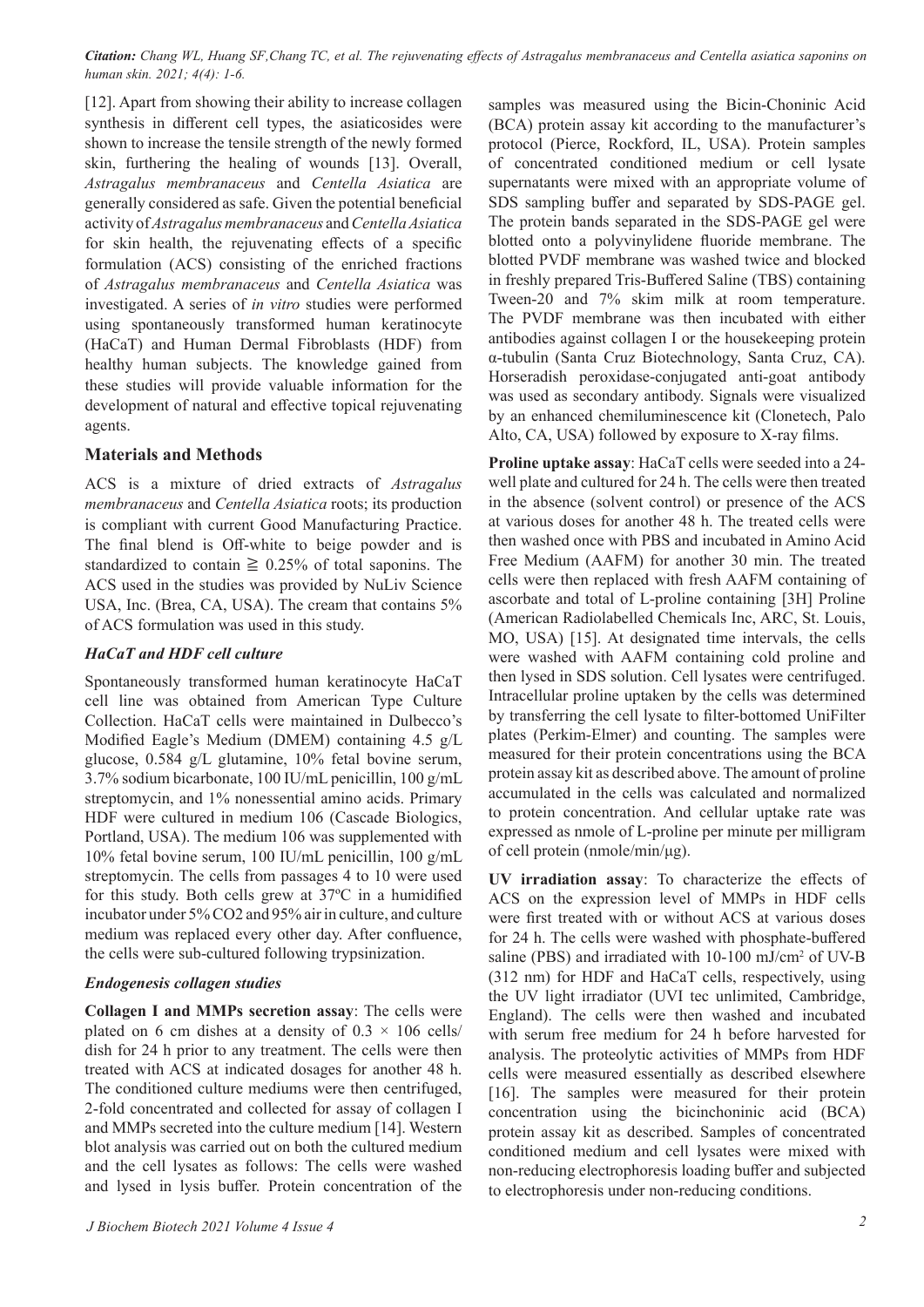## **E***ndogenesis Hyaluronic Acid (HA) studies*

**Hyaluronic acid measurement**: HaCaT cells were seeded and incubated in 24-well plates to confluency. Immediately before experiments, cells were washed twice with serumfree medium to completely remove HA accumulated during cell growth. The cells were then cultured with or without different compounds in 0.5 ml serum-free medium for 48 h. At the indicated time, aliquots of medium were removed, centrifuged, and supernatants were analyzed for HA using an Enzyme-Linked Immuno Sorbent Assay (ELISA) kit (Echelon Bioscience, Salt Lake, UT). Relative levels of transcripts expression in HaCaT cells were determined by real-time quantitative reverse transcriptase polymerase chain reaction (qRT-PCR). qRT-PCR was performed using the Applied Biosystem 7300 system and pre-developed TaqMan Gene Expression Assays (Applied Biosystems, Foster City, CA, USA). The reaction mixture contained of serially diluted cDNA, TaqMan Universal PCR Master Mix (Applied Biosystems, Foster City, CA, USA), and either human HAS-2, MMP-1 or GAPDH primer mix (Applied Biosystems, Foster City, CA, USA). Two independent triplicate experiments were performed for the selected genes. Expression of HAS-2 was normalized to GAPDH expression in each sample [17,18].

**Glucosamine uptake assay**: Glucosamine is the primary building block of HA. Therefore, a measurement of glucosamine uptake by the cells suggests synthesis of HA in human cells. In glucosamine uptake test, HaCaT cells were seeded into 24-well plate and cultured for 24 h. The cells were then treated in the absence (solvent control) or presence of ACS at various doses for another 48 h. The treated cells were then washed twice with PBS and incubated in Glucose and Serum Free Medium (GSFM). After 2 h, the cells were replaced with fresh GSFM containing 0.2 μCi of [14 C]-Glucosamine (American Radio labelled Chemicals Inc, ARC, St. Louis, MO, USA). At the designated time interval, the cells were washed twice with GSFM containing cold glucosamine and then lysed in SDS solution. The samples were measured for their protein concentration using the BCA protein assay kit as described above. The amount of glucosamine accumulated in the cells was calculated and normalized to protein concentration and uptake rate was expressed as counts per minute per microgram of cell protein (cpm/ min/μg) [19].

### *Telomerase activity assay*

In telomerase activity test, HaCaT cells were seeded into 6 well plates for 24 hours. The cells were then treated in the absence (solvent control) or presence of ACS for another 24 h. Telomerase of the samples was measured by TRAPEZE RT Telomerase Detection Kit according to the manufacturer's protocol (Merck Millipore, USA). The reactions were amplified according to indicated condition. Three independent triplicate experiments were performed for telomerase assay [20].

#### *Human studies*

**Test subjects**: The human trial complies with the guidelines for human studies and was conducted ethically in accordance with the World Medical Association Declaration of Helsinki. All subjects have given their written informed consent and that the study protocol was approved by the institute's committee on human research. Nineteen healthy volunteers, aged 38 years and older, completed the 4 weeks study. The test subjects were asked not to put any other cosmetic products on their faces during the whole period of the study. All the tests were conducted at a room temperature ranged from about 24ºC to 28ºC, and at a relative humidity ranged from about 50% to 60%. Each measurement was taken from a test spot having a diameter of about 2 cm at three selected areas (forehead, corner of the eye and upper cheek). The physical properties (skin melanin content and skin roughness) of the skin were evaluated 30 minutes after cleansing the subjects' faces to provide the measurements [21]. A suitable amount (e.g. size of a peanut) of an ACS containing cream was applied evenly on subject's face in the morning and evening for 4 weeks.

**Skin melanin measurements**: The Mexameter® MX18 spectrophotometer (Courage+Khazaka, 91 Mathias-Bruggen-Str., Cologne, Germany) emits light of three defined wave lengths (568 nm, 660 nm and 870 nm) and a receiver measures the light reflected by the skin. The results correspond to the spectral absorption peaks of melanin.

**Skin roughness (wrinkle) measurement**: The skin roughness was measured using a Skin Visio meter SV (Courage+Khazaka electronic GmbH, Koln, Germany) based on light transmission through a thin replica comprising of blue-dyed two-component silicone of which the light absorption was known. With the thin replica inserted in a modified slide projector, light from a neon lamp penetrated the replica and was absorbed depending on the thickness of the silicone material. A video sensor charge couple device and a black and white (b/w) CMOScamera with a resolution of  $640 \times 480$  pixels measured the amount of locally transmitted light, and the light intensity was calculated according to Lambert and Beer's law of absorption.

**Calculations and statistical analysis**: All data are presented as the mean  $\pm$  SEM. Significant differences between group's means were determined by one-way ANOVA. Statistical comparisons were made by paired t-test for paired data. Statistical significance was accepted at a 0.05 level of probability.

# **Results**

### *Endogenesis collagen studies*

**ACS enhances collagen I synthesis in epidermal and dermal cells**: To assess the effects of ACS on collagen-I synthesis, HaCaT and HDF cells were treated with a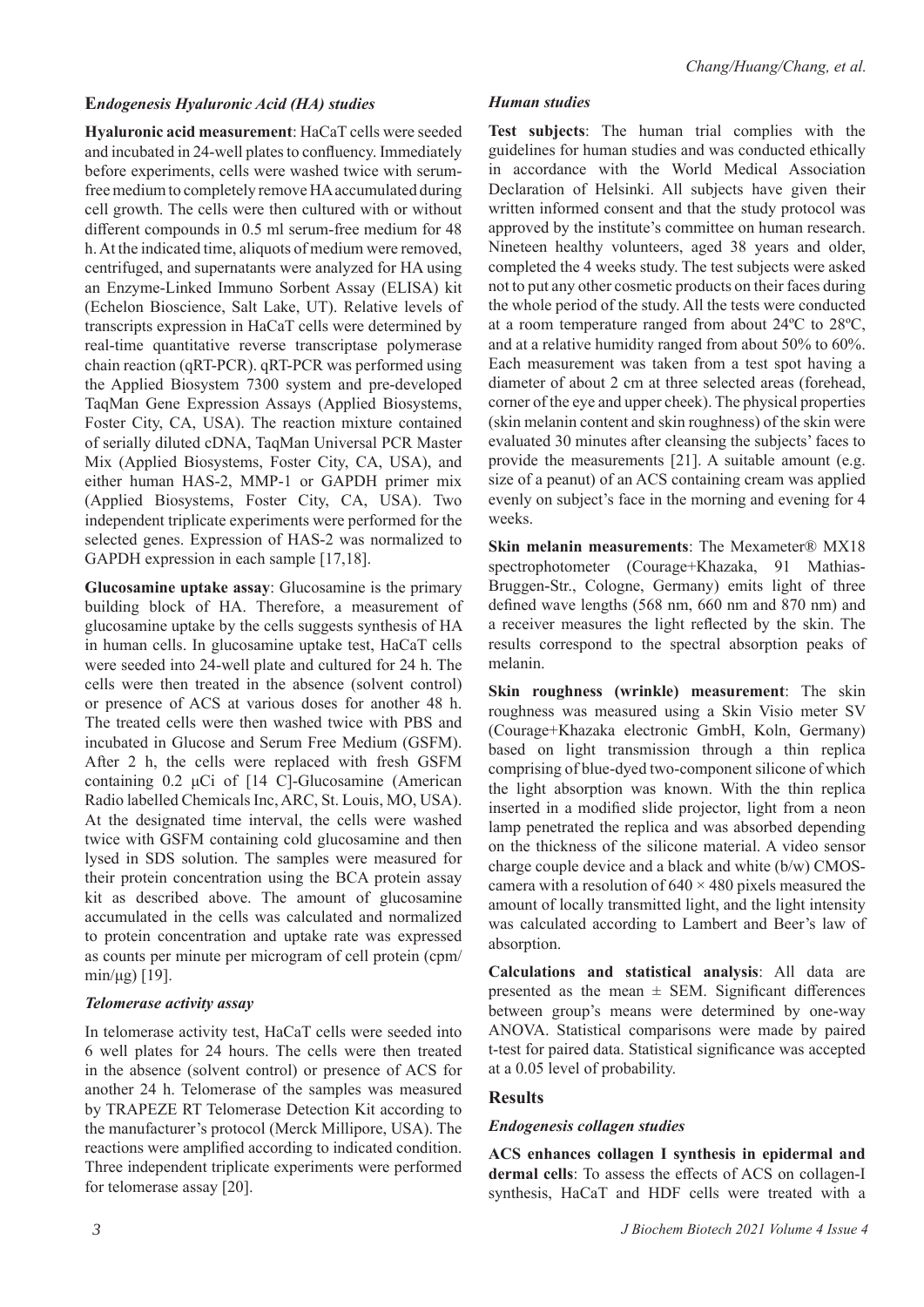*Citation: Chang WL, Huang SF, Chang TC, et al. The rejuvenating effects of Astragalus membranaceus and Centella asiatica saponins on human skin. 2021; 4(4): 1-6.*

placebo or ACS. The results indicated that ACS increased the collagen I synthesis in epidermal and dermal cells. Twenty-four hours after incubation with ACS, collagen-I synthesis increased by 60% in HaCaT cells and 80% in HDF cells, respectively (relative to control cells,  $p<0.01$ ) (Figure 1A and 1B).

**ACS increase proline uptake in epidermal cells**: To evaluate whether the building block of collagen is increased in epidermal (HaCaT) cells, the effect of ACS on proline absorption was studied. We found that ACS significantly enhanced proline absorption by 27% compared to the control cells (Figure 1C) ( $p<0.01$ ).

**ACS inhibited MMP-1 synthesis and gene expression in dermal (HDF) cells under UV irradiation**: To assess the effects of ACS on MMP-1 synthesis and gene expression, HDF cells were treated with either placebo or ACS. The results indicated that ACS decreased MMP-1 synthesis and gene expression in dermal cells. Twenty-four hours after incubation with ACS, MMP-1 synthesis decreased by 50% and MMP-1 gene expression decreased by 51% in HDF cells (relative to control cells,  $p<0.001$ ) (Figure 1D and 1E).



*Figure 1. Effect of ACS on endogenesis collagen studies in HaCaTand HDF cells.These tests were incubated with or without the indicated concentrations of ACS for 24 h. (A) The relative amount of collagen-1was calculated in HaCaT cells. (B) The relative amount of collagen-1was calculated in HDF cells. (C) The relative amount of proline accumulated in HaCaT cells. (D) The relative amount of MMP-1 was synthesized inHDF cells. (E) The ratio of MMP-1 gene expression was calculated in HDF cells. These results are presented as the mean ± SD (n=3; \*\*p<0.01, \*\*\*p<0.001).*

#### *Endogenesis hyaluronic acid studies*

**ACS significant increased hyaluronic acid synthesis and glucosamine uptake in epidermal cells**: In addition to its effect on collagen augmentation, the effects of ACS on hyaluronic acid level as well as glucosamine which act as the building block of hyaluronic acid was studied. The results shown in Figure 2A and 2B indicated a significant increase of hyaluronic acid synthesis and hyaluronic acid synthase 2 (HAS2) gene expression in epidermal (HaCaT) cells by  $20\%$  and  $30\%$  (p<0.05, p<0.01, respectively) compared to the control cells. In addition, ACS increased glucosamine absorption in epidermal (HaCaT) cells by 11% compared to the control cells (Figure 2C),  $(p<0.05)$ .



*Figure 2. Effect of ACS on hyaluronic acid studies in HaCaT cells. These tests were incubated with or without the indicated concentrations of ACS for 24 h. (A) The relative amount of hyaluronic acid was synthesized in HaCaT cells. (B) The relative amount of hyaluronic acid synthase 2 (HAS2) gene was expressed in HaCaT cells. (C) The relative amount of glucosamine absorption was calculated in HaCaT cells. (D) The ratio of telomerase activity was assessed in HaCaT cells. These results are presented as the mean*  $\pm$  *SD* (*n*=3; \**p*<0.05, *\*\*p<0.01).*

**ACS significant increased telomerase activity in epidermal cells**: Increasing evidence indicates that telomerase plays a significant role in the maintenance of skin function and proliferation, thus the effects of ACS on telomerase activity in HaCaT cells was evaluated. ACS significantly increased the telomerase activity in epidermal cells by 265% compared to the control cells (Figure 2D),  $(p<0.01)$ .

**In human studies, ACS has demonstrated to reduce wrinkle and melanin volume compared to pretreatment baseline**: To further examine the effects of ACS on human facial skin, nineteen healthy volunteers, aged 38 years and older, participated in a 4 week study. Tests including skin melanin content and roughness were made based on reflection/absorption of light using specific instruments. In this human study, ACS reduced wrinkle volume of the test subjects by 14.8% and melanin by 16.6% (Figure 3), (p<0.05).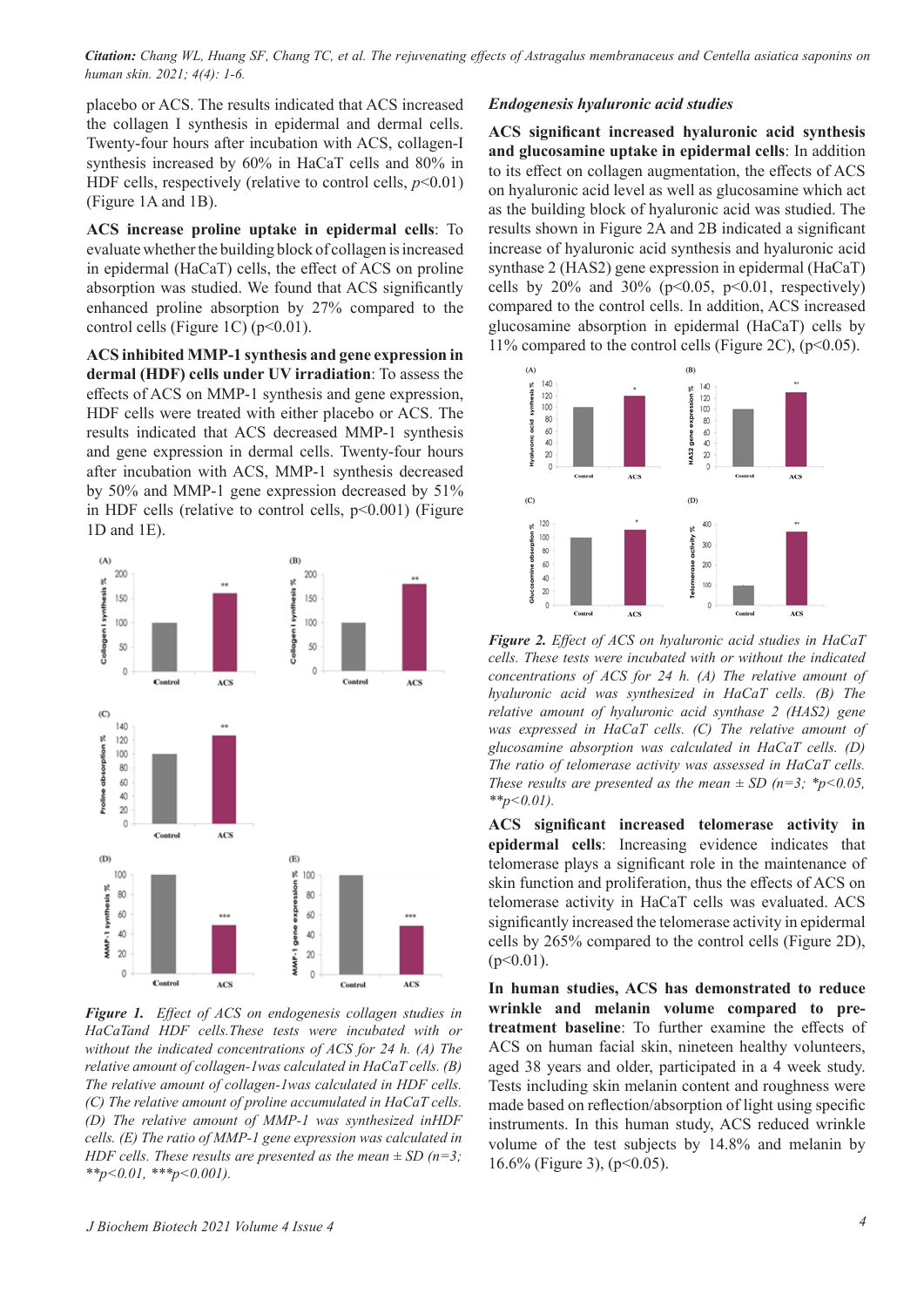

*Figure 3. Anti-wrinkle and brightening effectof ACS in human studies. These tests were conducted with the indicated concentrations of ACS for 4weeks. (A) The change of the wrinkle was calculated with the light intensity. (B) The change of melanin was measured by the light reflected by the skin. (C) Objective examination of subjects was performed. These results are presented as the mean*  $\pm$  *SD* (*n*=3; \**p*<0.05, \*\**p*<0.01, *\*\*\*p<0.001).*

### **Discussion**

Collagen is the major building block of human dermis, with compressibility characteristics, giving the skin a tensile, hydrated appearance. Specifically, type I collagen are found in abundance, composing almost 90% of the total collagen in the skin [22]. Apparently, the abundance of collagen 1 may improve the associated dermal laxity characteristic of aging skin. Ultraviolet (UV) B irradiation induces the production of matrix metalloproteinases (MMPs) which are responsible for the degradation of extracellular matrix proteins [23]. MMP-1, a collagenase, plays crucial roles in skin inflammation and wound healing. Over-expression of MMP-1 results in the delay of re-epithelialization in dermal cells as there are high levels of MMP-1 in chronic non-healing wounds [24]. Inhibition of MMP-1 production and gene expression may prove effective in the treatment of photo-aged skin. Non-essential amino acids such as proline and hydroxyproline are vital for collagen biosynthesis, structure, and strength. Their cyclic structure constrains the rotation of the polypeptide collagen chain, creating and strengthening the helical characteristic of the molecule [25]. In our *in vitro* studies, ACS was shown to possess positive effects for increasing the collagen 1 and proline production, lowering the MMP-1 production and gene expression.

Hyaluronic Acid (HA) appears in the periphery and at interfaces of collagen and elastin fibers where it facilitates holding collagen and extracellular matrices in proper configuration. In aged skin, these connections with hyaluronic acid are particularly weakened, contributing to the disorganization of collagen and elastin fibers [26]. HA is naturally synthesized by a class of hyaluronan synthases, which classify into three types: HAS1, HAS2, and HAS3 [27]. HAS2 is able to synthesize high molecular weight hyaluronic acid, which is thought to have an anti-

inflammatory effect. In addition, glucosamine plays a key role in structure and function as well as being a precursor substrate for the biosynthesis of hyaluronic acid. Enhanced glucosamine production has been shown to accelerate wound healing, improve skin hydration, and decrease wrinkles [28]. Therefore, the increase of hyaluronic acid, HAS2 gene expression and glucosamine, by ACS has demonstrated promising effects for rejuvenating aged skin. Telomere length, a marker of cellular aging that decreases with age, has been associated with aging-related diseases. Telomerase activation has been suggested to be an antiaging modulator that can play a role in the treatment of aging-related diseases. Our finding is in accordance with the fact that *Centella asiatica* extract significantly increased telomerase activity in HeLa cells as shown by Tsoukalas et al. suggesting that *Centella asiatica* extract may improve telomere maintenance [29]. Furthermore, the human trial showed that ACS reduces the wrinkle by 14.8% and melanin by 16.6% in human subjects compared to pre-treatment baseline. Aging is a natural progressive physiological change that results in declines in biological function and the ability to adapt to metabolic stressors. The reduction of skin elasticity reduces skin thickness with concomitant decreases in hyaluronic acid and collagen beneath the skin. The reduction of wrinkle formation is likely due to the increased collagen and hyaluronic acid synthesis and secretion demonstrated in the *in vitro* studies. Moreover, our study also showed that ACS effectively decreased the formation of melanin, indicating the promising photoprotective effect.

# **Conclusion**

In conclusion, ACS that contains a standardized blend of natural saponin compounds from *Astragalus membranaceus* and *Centella asiatica* may have skin rejuvenating effects due to its ability to increase the endogenous collagen and hyaluronic acid synthesis and secretion, proline and glucosamine uptake, telomerase activation, and MMP inhibition.

## **Acknowledgements**

This work was supported by grants from the Cheng-Hsin General Hospital (CH-NDMC-106-15 and CH-NDMC-107-2 to T-C.C.) and the Ministry of National Defense (MAB-108-056, MAB-109-055, MND-MAB-110-118 to T-C.C.), Taipei, Taiwan, ROC. We are grateful to NuLiv Science USA, Inc. for generous assistance in this work.

#### **Conflict of Interest Statement**

The authors have no conflicts of interest to declare.

# **Author Contributions**

S-F.H., C-H.O., W-L.C., and T-C.C. participated in the concept of the study and the experimental design. S-F. H. was involved in laboratory experiments and data analysis. T-C. C. wrote the manuscript.